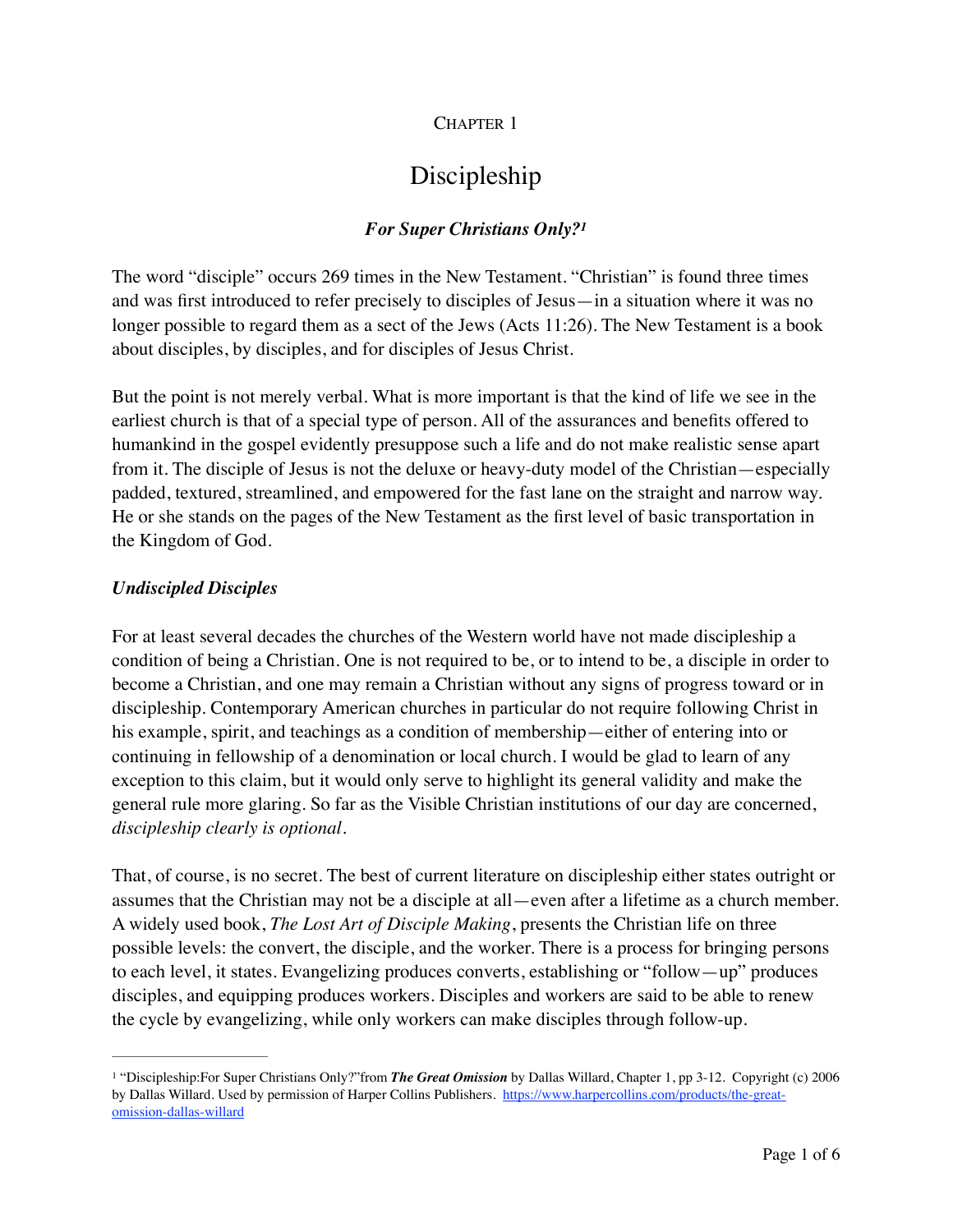The picture of "church life" presented by this book conforms generally to American Christian practice. But does that model not make discipleship something entirely optional? Clearly it does, just as whether the disciple will become a "worker" is an option. Vast numbers of converts today thus exercise the options permitted by the message they hear: they choose not to become—or at least do not choose to become—disciples of Jesus Christ. Churches are filled with "undiscipled disciples," as Jess Moody has called them. Of course there is in reality no such thing. Most problems in contemporary churches can be explained by the fact that members have never decided to follow Christ.

In this situation, little good results from insisting that Christ is *also supposed to be* Lord. To present his Lordship as an option leaves it squarely in the category of the special wheels, tires, and stereo equipment. You can do without it. And it is—alas!—far from clear what you would do with it. Obedience and training in obedience form no intelligible doctrinal or practical unity with the "salvation" presented in recent versions of the gospel.

#### *Great Omissions from the Great Commission*

A different model of life was instituted in the "Great Commission" Jesus left for his people. The first goal he set for the early church was to use his all-encompassing power and authority to make disciples without regard to ethnic distinctions—from all "nations" (Matthew 28:19). That made clear a world-historical project and set aside his earlier strategic directive to go only to "the lost sheep of the house of Israel" (Matthew 10:6). Having made disciples, these alone were to be baptized into the name of the Father, and of the Son, and of the Holy Spirit. Given this twofold preparation, they were then to be taught to treasure and keep "all things whatsoever I have commanded you" (Matthew 28:20). The Christian church of the first centuries resulted from following this plan for church growth—a result hard to improve upon.

But in place of Christ's plan, historical drift has substituted "Make converts (to a particular 'faith and practice') and baptize them into church membership." This causes two great omissions from the Great Commission to stand out. Most important, we start by omitting the making of disciples and enrolling people as Christ's students, when we should let all else wait for that. Then we also omit, of necessity, the step of taking our converts through training that will bring them everincreasingly to do what Jesus directed.

These two great omissions are connected in practice into one whole. Not having made our converts disciples, it is impossible for us to teach them how to live as Christ lived and taught (Luke 14:26). That was not a part of the package, not what they converted to. When confronted with the example and teachings of Christ, the response today is less one of rebellion or rejection than one of puzzlement: How do we relate to these? What have they to do with us? Isn't this bait and switch?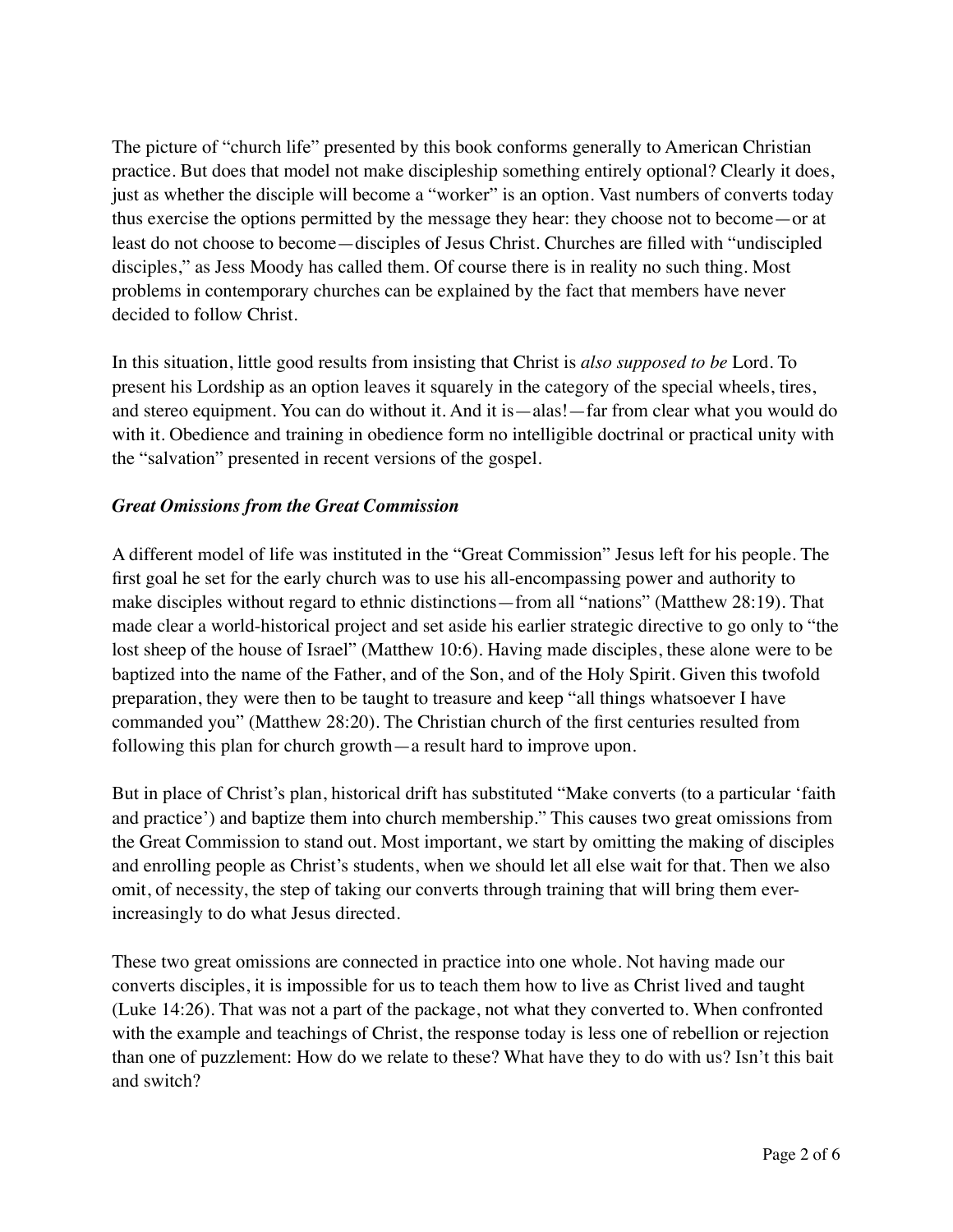### *Discipleship Then*

When Jesus walked among humankind there was a certain simplicity to being his disciple. Primarily it meant to go with him, in an attitude of observation, study, obedience, and imitation. There were no correspondence courses. One knew what to do and what it would cost. Simon Peter exclaimed, "Look, we have left everything and followed you" (Mark 10:28). Family and occupations were deserted for long periods to go with Jesus as he walked from place to place announcing, showing, and explaining the here-and-now governance or action of God. Disciples had to be with him to learn how to do what he did.

Imagine doing that today. How would family members, employers, and co-workers react to such abandonment? Probably they would conclude that we did not much care for them, or even for ourselves. Did not Zebedee think this as he watched his two sons desert the family business to keep company with Jesus (Mark 1:20)? Ask any father in a similar situation. So when Jesus observed that one must forsake the dearest things—family, "all that he hath," and "his own life also" (Luke 14:26, 33)—insofar as that was necessary to accompany him, he stated a simple fact: it was the only possible doorway to discipleship.

## *Discipleship Now*

Though costly, discipleship once had a very clear, straightforward meaning. The mechanics are not the same today. We cannot literally be with him in the same way as his first disciples could. But the priorities and intentions—the heart or inner attitudes—of disciples are forever the same. In the heart of a disciple there is a *desire*, and there is a *decision* or settled intent. Having come to some understanding of what it means, and thus having "counted up the costs," the disciple of Christ desires above all else to be like him. Thus, "it is enough for the disciple to be like the teacher" (Matthew 10:25). And moreover, "everyone who is fully qualified will be like the teacher" (Luke 6:40).

Given this desire, usually produced by the lives and words of those already in the Way, there is still a decision to be made: the decision to devote oneself to becoming like Christ. The disciple is one who, intent upon becoming Christ-like and so dwelling in *his* "faith and practice," systematically and progressively rearranges his affairs to that end. By these decisions and actions, even today, one enrolls in Christ's training, becomes his pupil or disciple. There is no other way. We must keep this in mind should we, as disciples, decide to *make disciples.*

In contrast, the nondisciple, whether inside or outside the church, has something "more important" to do or undertake than to become like Jesus Christ. He or she has "bought a piece of ground," perhaps, or even five yoke of oxen, or has taken a spouse (Luke 14:18, 19). Such lame excuses only reveal that something on that dreary list of security, reputation, wealth, power, sensual indulgence, or mere distraction and numbness, still retains his or her ultimate allegiance.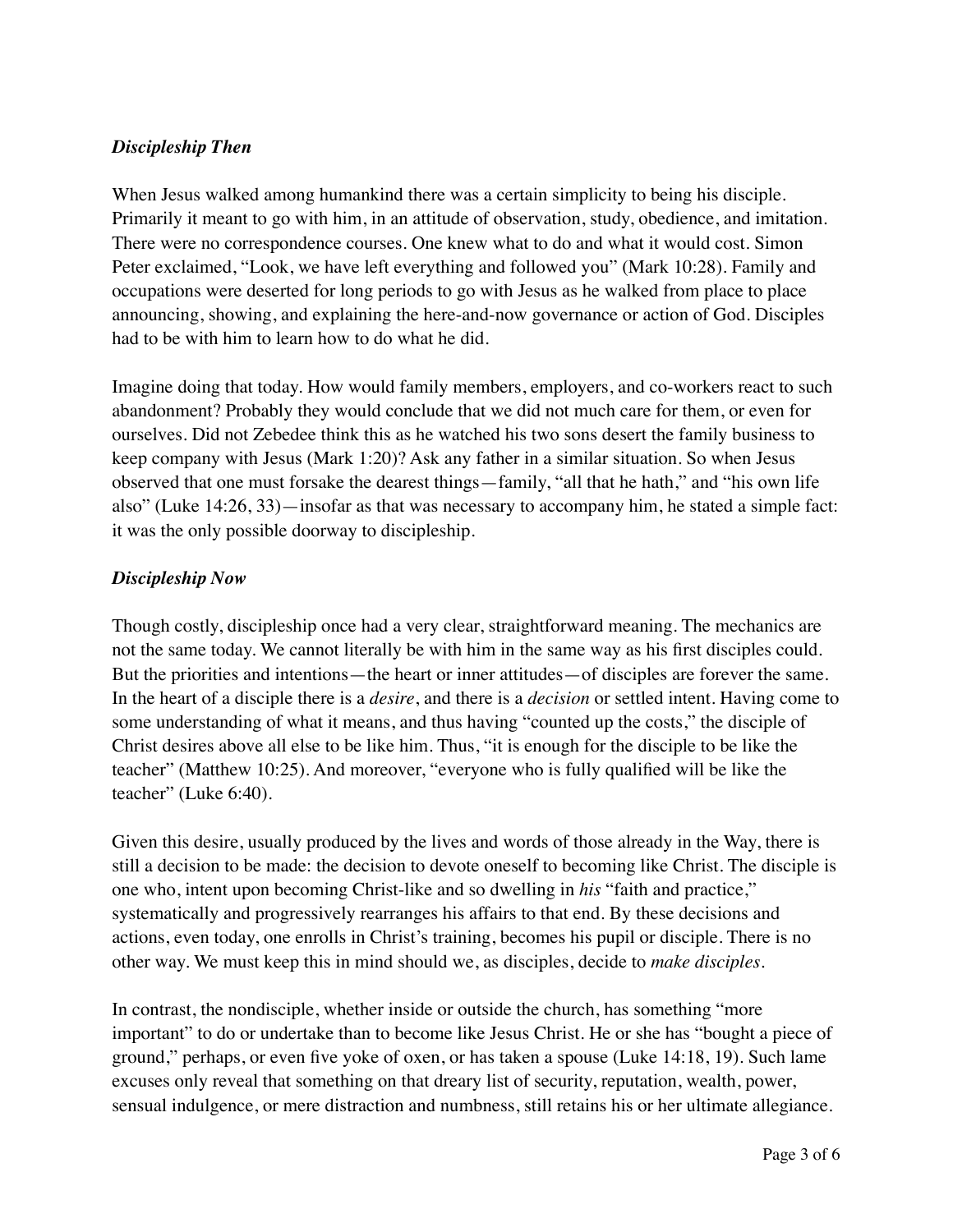Or if someone has seen through these, he or she may not know the alternative—not know, especially, that it is *possible* to live under the care and governance of God, working and living with Him as Jesus did, always "seeking first the kingdom of God and his righteousness."

A mind cluttered by excuses may make a mystery of discipleship, or it may see it as something to be dreaded. But there is no mystery about desiring and intending to be like someone—that is a very common thing. And if we really do intend to be like Christ, that will be obvious to every thoughtful person around us, as well as to ourselves. Of course, attitudes that define the disciple cannot be realized today by leaving family and business to accompany Jesus on his travels about the countryside. But discipleship can be made concrete by actively learning how to love our enemies, bless those who curse us, walk the second mile with an oppressor—in general, living out the gracious inward transformations of faith, hope, and love. Such acts—carried out by the disciplined person with manifest grace, peace, and joy—make discipleship no less tangible and shocking today than were those desertions of long ago. Anyone who will enter into the Way can verify this, and he or she will at the same time prove that discipleship is far from dreadful.

#### *The Cost of Nondiscipleship*

In 1937 Dietrich Bonhoeffer gave the world his book *The Cost of Discipleship.* It was a masterful attack on "easy Christianity" or "cheap grace," in the context of mid-twentieth-century Europe and America. But it did not succeed in setting aside—perhaps it even enforced—the view of discipleship as a costly spiritual excess, and only for those especially driven or called to it. It was right and good of Bonhoeffer to point out that one cannot be a disciple of Christ without forfeiting things normally sought in human life, and that one who pays little in the world's coinage to bear his name has reason to wonder where he or she stands with God. But the cost of nondiscipleship is far greater, even when this life alone is considered—than the price paid to walk with Jesus, constantly learning from him.

Nondiscipleship costs abiding peace, a life penetrated throughout by love, faith that sees everything in the light of God's overriding governance for good, hopefulness that stands firm in the most discouraging of circumstances, power to do what is right and withstand the forces of evil. In short, nondiscipleship costs you exactly that abundance of life Jesus said he came to bring (John 10:10). The cross-shaped yoke of Christ is after all an instrument of liberation and power to those who live in it with him and learn the meekness and lowliness of heart that brings rest to the soul.

#### *"Follow Me. I'm Found!"*

Leo Tolstoy wrote that "man's whole life is a continual contradiction of what he knows to be his duty. In every department of life he acts in defiant opposition to the dictates of his conscience and his common sense." In our age of bumper-sticker communications, some clever entrepreneur has devised a frame for the rear license plate that advises, "Don't follow me. I'm lost." It has had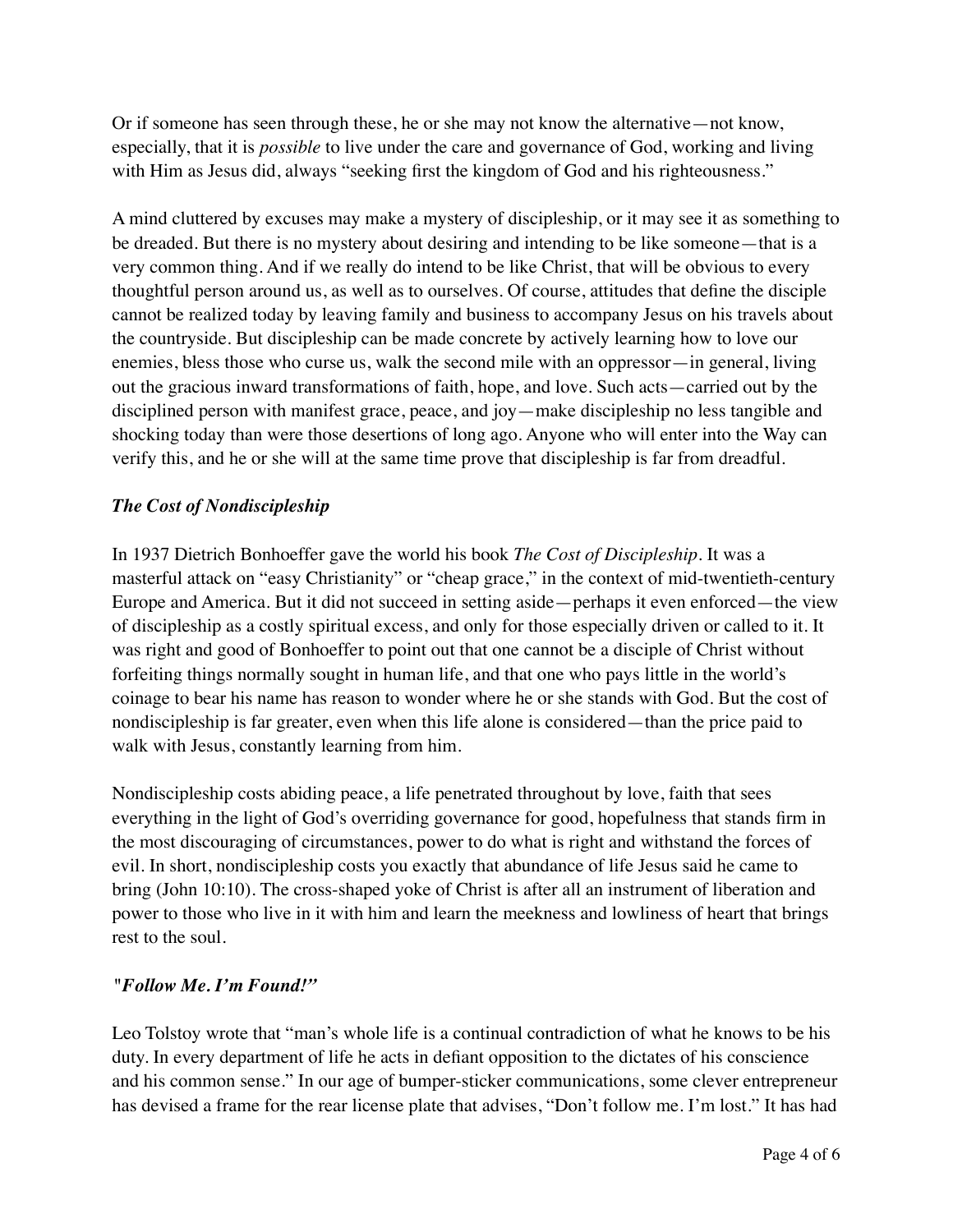amazingly wide use, possibly because it touches with a little humor upon the universal failure referred to by Tolstoy. This failure causes a pervasive and profound hopelessness and sense of worthlessness: a sense that I could never stand in my world as a salty, light-giving example, showing people the Way of Life. Jesus's description of savorless salt sadly serves well to characterize how we feel about ourselves: "no longer good for anything, but [to be] thrown out and trampled under foot" (Matthew 5:13), and not even fit to mollify a manure pile (Luke 14:35).

A common saying expresses the same attitude: "Don't do as I do, do as I say" (more laughs?) Jesus said of certain religious leaders—the scribes and Pharisees—of his day, "Do whatever they teach you and follow it; but do not do as they do, for they do not practice what they teach" (Matthew 23:3). But that was no joke, and still isn't. We must ask what he would say of us today. Have we not elevated this practice of the scribes and Pharisees into a first principle of the Christian life? Is that not the effect, whether intended or not, of making discipleship optional?

We are not speaking here of *perfection*, nor of *earning* God's gift of life. Our concern is only with the manner of *entering into* that life. While none can merit salvation, or the fullness of life of which it is the root and natural part, all must act if it is to be theirs. By what actions of the heart, what desires and intentions, do we find access to life in Christ? Paul's example instructs us. He could say, in almost one breath, both "I am not perfect" (Philippians 3:12) and "Do what I do" (Philippians 4:9). His shortcomings—whatever they were—lay back of him, but he lived forward into the future through his intention to attain to Christ. He was both intent upon being like Christ (Philippians 3:10-14) and confident of upholding grace for his intention. He could thus say to all, "Follow me. I'm found!" ("Be imitators of me, as I am of Christ"—1 Corinthians 11:1).

## *Life's Greatest Opportunity*

Dr. Rufus Jones has reflected in a recent book upon how little impact the twentieth-century evangelical church has had on societal problems. He attributes the deficiency to a corresponding lack of concern for social justice on the part of conservatives. That, in turn, is traced to reactions against liberal theology, deriving from the fundamentalist/modernist controversy of past decades. These are points we must take very seriously.

Causal connections in society and history are hard to trace, but I believe this is an inadequate diagnosis. After all, the lack of concern for social justice, where that is evident, itself requires an explanation. And the current position of the church in our world may be better explained by *what liberals and conservatives have shared* than by how they differ. For different reasons, and with different emphases, they have agreed that discipleship to Christ is optional to membership in the Christian church. Thus, the very type of life that could change the course of human society—and upon occasion has done so—is excluded or at least omitted from the essential message of the church.